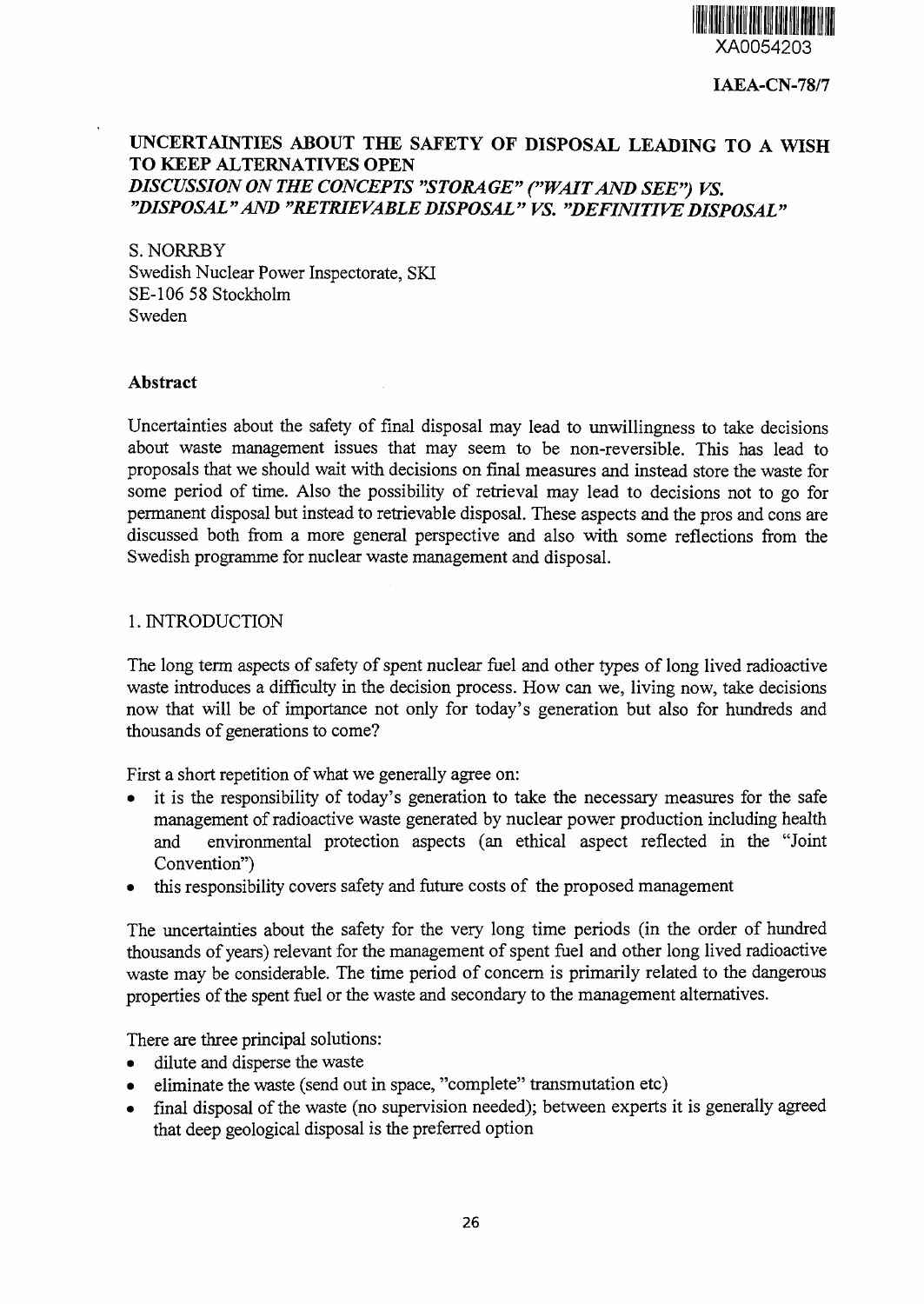In addition to that several other aspects are often discussed:

- storage of the waste; supervision needed as long the waste is dangerous or until a final solution is found; this is just an intermediate, not a final solution
- retrievability of the waste in final disposal
- national vs. regional disposal
- recycling of spent fuel instead of disposal (only a few recyclings are in practise possible)

Note that these aspects do not offer a final solution (per se) they only give alternative ways to achieve a principal solution. If the spent fuel is regarded as a resource and not a waste this of course will affect the decision on future management. However, in the end, it is very probable that an end product will be waste. The discussion above will then again be relevant.

Dilute and disperse is not an acceptable solution for spent fuel and HLW. Also transmutation *is* questioned as a method to give an acceptable solution to waste management and disposal risks. It could be mentioned that SKI has stated that separation and transmutation of spent nuclear fuel is not a realistic alternative to disposal.

# 2. STORAGE VS. DISPOSAL

What we strive for is to find a management method that is robust as regards safety and also that the long term safety of that method can be convincingly demonstrated. We want a safe and robust case. This has lead to the multibarrier concept for disposal of waste. The possibility to demonstrate long term safety (hundred thousands of years) in final disposal of long lived waste offers considerable difficulties. However performance assessment methodology has been developed and is recognised as a useful tool for assessing safety (NEA Collective Opinion)

This short review has presented principal options and aspects in finding a final solution to the management of spent fuel and long lived radioactive waste. But even if we agree on this we still need to take the decisions in a democratic process that involves not only decision makers (implementers and regulators) but also the concerned general public and groups that may oppose a decision. The decision will be difficult, as the issue is scientifically and technically complex and controversial in regard to democracy.

However, a decision has to be taken. It should be remembered that to abstain from taking a decision is also a decision. The very difficult situation may lead to decisions that leave options open and sometimes also to decisions that are of an intermediate character and that leaves the principal problem unsolved.

One such situation is to restrict the decision to question about storage. Storage is obviously not a final solution. Storage is a way to delay the final decision. This may be justified and correct if the uncertainties are judged to be too great for a decision to be taken. If so, it should be clearly stated that only an intermediate solution has been found and that more work has to be done to find the final solution or that supervision has to go on for a long time giving burdens to future generations.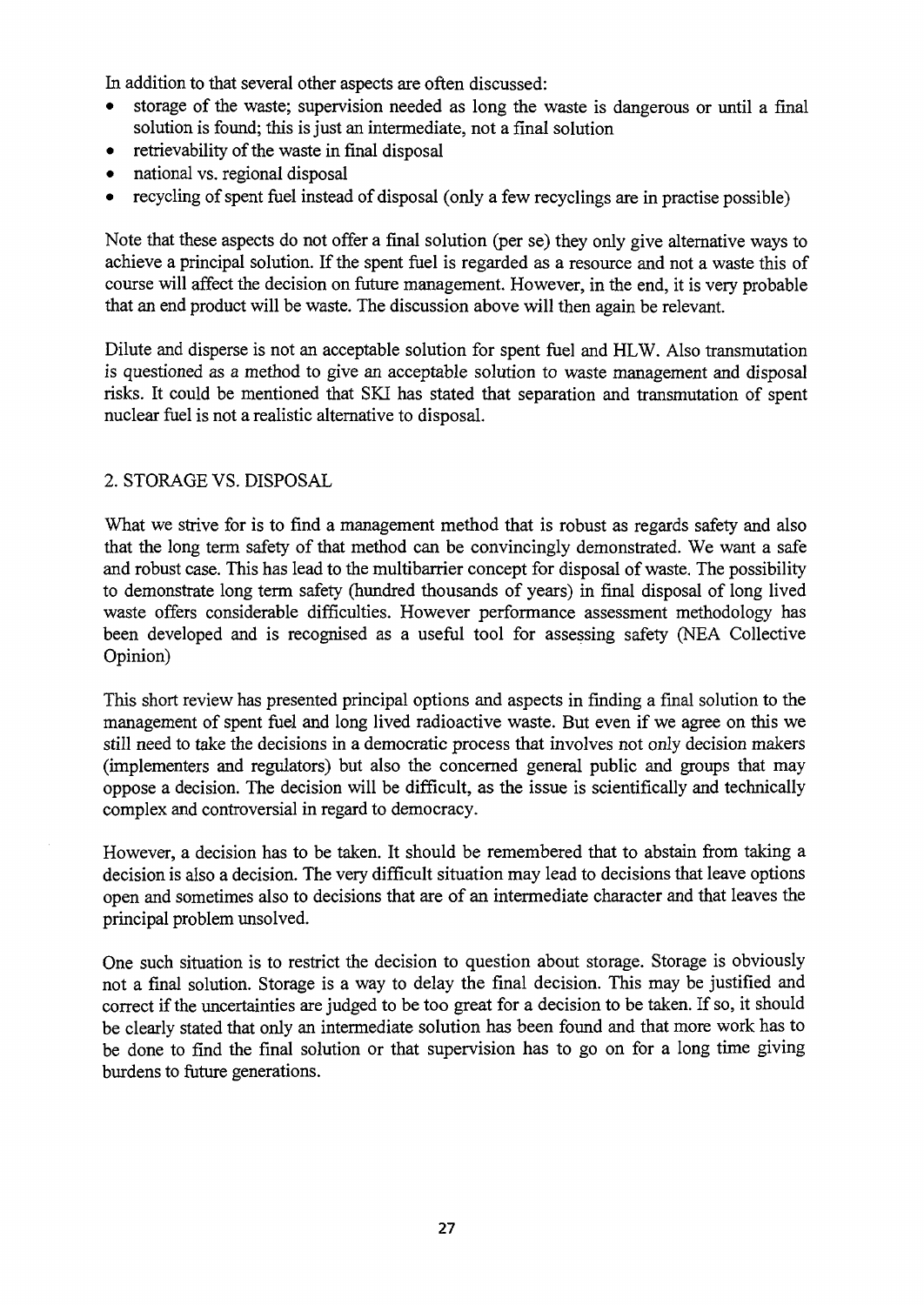The Swedish Act on Nuclear Activities explicitly requires final disposal of spent fuel and nuclear waste. This is one fundamental basis for SKI's position on storage and disposal:

- Deep geological disposal is the preferred option for final disposal of spent fuel (NEA Collective Opinion)
- The KBS-3 concept is supported by SKI and the Swedish government (but yet not licensed)
- Long term safety, after closure of the repository, is not dependant on supervision and control
- Storage in the central storage for spent fuel (CLAB), either as planned intermediate storage or as prolonged storage is not to be seen as a final solution

### 3. RETRIEVABLE DISPOSAL VS. DEFINITIVE DISPOSAL

Retrievability of the waste is another issue that may be introduced to make it easier to take decisions about disposal. Disposal is intended to be a final solution. Some disposal concepts may offer a possibility for retrieval of the waste without endangering the safety. If so, retrievability should be accepted. If not, it should not be accepted. However, if we require the waste to be retrievable for a closed repository we seem to confirm a need for future measures. Final disposal and a requirement on retrievability may seem contradictory and may cause serious doubts about the concept.

There may be different reasons for having retrievable disposal. One is the possibility retrievability offers in regard to safety. If, for some reason, the repository in a certain stage is regarded not to be safe, future generations should have a possibility to retrieve the waste and to take measures to improve safety. An other reason for retrieval is that future generations may see the spent fuel as a resource and want to retrieve it for that reason.

Whatever reason one must recognise that the spent fuel represents a risk and that safety must be maintained for a long time. One must also recognise the problems with long term storage putting a burden on future generations and also the uncertainties in stability of the society that can threaten the safety of long term storage. In a very simplistic manner we could ask ourselves what is more stable over very long time periods (for spent fuel, ten to hundred thousands of years) society or a deep geological environment.

SKI does not require retrievability of spent fuel after closure of the repository. The KBS-3 concept incorporates retrievability (for the operational phase of a repository but also for long term periods after closure of the repository). Retrievability can be seen as an intrinsic property of the KBS-3 concept and does not require a compromise with safety.

It is sometimes said that the possibility for retrieval is not consistent with the requirement on long term safety for the repository (required by law). SKI emphasises that SKI will not accept that the possibility for retrieval is used (explicitly or implied) as an argument for compromising with requirements on safety or on requirements on demonstration of safety (by safety assessment).